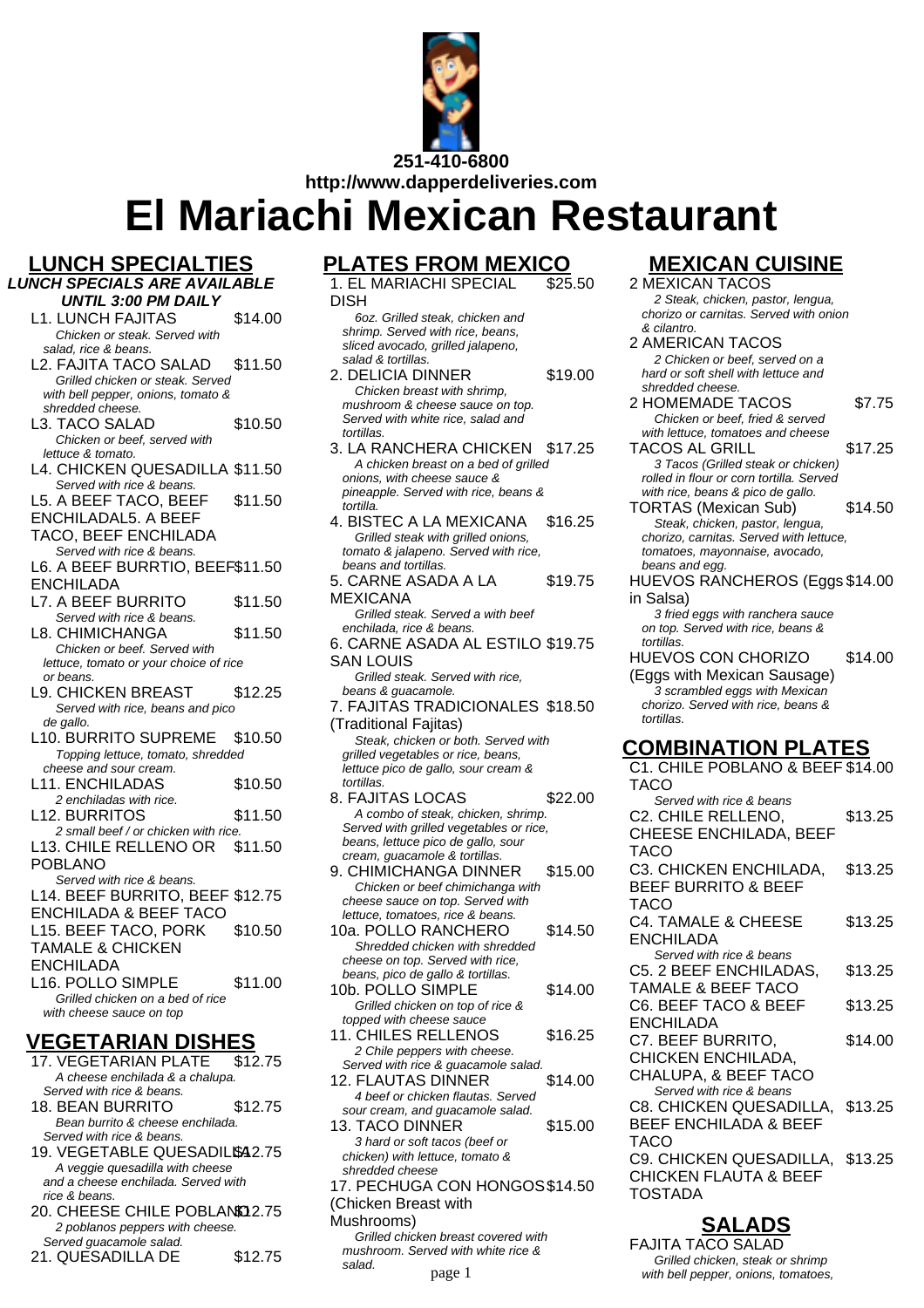HONGOS (Mushroom Quesadilla) A mushroom quesadilla & cheese enchilada. Served with white rice. 22. ENCHILADAS DE HONGOS (Mushroom Enchiladas) \$12.75 3 mushroom enchiladas. Served with white rice.

## **SEAFOOD DISHES**

CAMARONES A LA DIABLA \$18.50 (Shrimp in a Spicy Sauce) Shrimp made with a hot or medium sauce. Served with rice, beans, lettuce & guacamole. FLAUTAS LOCAS \$17.25 3 fried flautas stuffed with shrimp. Served with lettuce, tomatoes, rice, beans & sour cream. FRESH TILAPIA (MOJARRA)\$19.75 Whole fresh tilapia fried with pico de gallo on top. Served with rice, lettuce, tomato & sliced avocado. SHRIMP CHIMICHANGA \$18.25 Served with rice, bean, lettuce, tomato & sliced avocado. SHRIMP ACAPULCO \$17.25 Shrimp, sausage, and pico de gallo cooked with special sauce. served with rice, beans, green salad, and tortillas. SHRIMP COCKTAIL \$17.25 Chilled boiled shrimp mixed with

our special cocktail sauce, avocado, pico de gallo. Served with crackers. SHRIMP FAJITAS \$26.50 Served with rice, bean, lettuce, tomato & sliced avocado.

## **BURRITOS**

MEXICAN BURRITO \$19.75 Stuffed with chicken, beef, lettuce, tomatoes, rice, pico de gallo, beans, sour cream and guacamole. Topped with red sauce, cheese sauce and green sauce. EL MARIACHI BURRITO \$17.25

Stuffed with chicken, beef, rice, beans, lettuce & sour cream. Served with red sauce. FAJITA BURRITO \$15.75

Big burrito steak or chicken. Served with pepper, onion, rice, beans, lettuce, Pico de Gallo & sour cream.

BURRITO SUPREME \$14.00 Beef & beans or chicken & beans burrito. Served with lettuce, tomato & sour cream. BACON WRAP BURRITO \$16.00

Stuffed with grilled steak, grilled onions, avocado, tomatoes, shredded cheese and jalapenos wrapped in a flour tortilla then with bacon

## **BURGERS**

**All burgers are served with fries.** SINGLE BACON BURGER \$12.25 8 oz. lean ground beef, bacon, lettuce, tomatoes, onion, pickles and cheese

PINEAPPLE BURGER \$12.50 8 oz. lean ground beef topped with slice of grilled pineapple, Chipotle-mayo sauce and cheese. GRILLED CHICKEN BURGER\$11.25 Grilled chicken breast, lettuce, tomatoes, pickles, Chipotle-mayo sauce and onion.

MARIACHI SPECIAL BURGER13.25 8 oz. of lean ground beef, bacon,

| <b>18. CHICKEN FINGER</b>            | \$12.75 |
|--------------------------------------|---------|
| DINNER                               |         |
| Breaded chicken tenders with         |         |
| cheese sauce on top. Served with     |         |
| rice & beans or fries.               |         |
| 19. CARNITAS                         | \$16.75 |
| Served with guacamole salad, rice,   |         |
| beans & tortilla                     |         |
| SHRIMP FAJITAS TACO                  | \$12.25 |
| SALAD                                |         |
| Shrimps cooked with tomatoes,        |         |
| onions and bell peppers. Served with |         |
| shredded cheese, lettuce, diced      |         |
| tomatoes and sour cream.             |         |
|                                      |         |
| <b>ENCHILADAS</b>                    |         |
| ENCHILADAS POBLANAS                  | \$14.00 |
| 3 chicken enchiladas with onion &    |         |
| parmesan cheese on top. Served       |         |
| with rice.                           |         |
| ENCHILADAS DINNER                    | \$12.75 |
| 3 chicken, beef or cheese            |         |
| enchiladas. Served with quacamole    |         |
|                                      |         |

salad. ENCHILADA LOCAS \$13.25 2 enchiladas of your preference served with rice, beans and sour cream

- ENCHILADAS SUPREME \$16.25 Make your own combo of 4 beef, chicken, cheese or bean enchiladas, with lettuce, tomatoes & sour cream on top.
- SHRIMP ENCHILADAS \$16.75 2 shrimp enchiladas. Served with lettuce, rice & beans.
- ENCHILADAS RANCHERAS \$14.00 3 cheese enchiladas topped with carnitas cooked on ranchera sauce with onions and bell peppers. Served with guacamole salad.

#### **QUESADILLAS**

| <b>QUESADILLA DINNER</b>           | \$16.25 |
|------------------------------------|---------|
| 2 chicken, beef or cheese          |         |
| quesadillas. Served with rice &    |         |
| beans.                             |         |
| <b>SHRIMP QUESADILLA</b>           | \$12.25 |
| Shrimp quesadilla. Served with     |         |
| lettuce, tomato & sour cream.      |         |
| QUESADILLA LOCA                    | \$14.00 |
| Chicken quesadilla with rice,      |         |
| beans, lettuce & sour cream.       |         |
| FAJITA QUESADILLA                  | \$12.25 |
| Steak or chicken quesadilla with   |         |
| bell pepper, onion, tomato. Served |         |
| with lettuce.                      |         |
| <b>STEAK QUESADILLAS</b>           | \$12.75 |
| (4 Triangle Pieces) Served with    |         |
| pico de gallo and lettuce          |         |

# **A LA CARTE**

| BURRITO                                   | \$8.75  |
|-------------------------------------------|---------|
| Chicken or beef with burrito sauce        |         |
| 2 ENCHILADA                               | \$8.25  |
| <b>CHILE POBLANO</b>                      | \$8.25  |
| CHILE RELLENO                             | \$7.00  |
| 2 FLAUTA                                  | \$7.00  |
| SHRIMP ENCHILADA                          | \$10.50 |
| CHICKEN OR BEEF                           | \$7.50  |
| QUESADILLA                                |         |
| GRILLED CHICKEN                           | \$8.75  |
| QUESADILLA                                |         |
| STEAK QUESADILLA                          | \$8.75  |
| ROUND CHEESE                              | \$7.50  |
| QUESADILLA                                |         |
| CHIMICHANGA                               | \$9.25  |
| <b>TOSTADA</b>                            | \$5.75  |
| Chicken or beef on top of lettuce,        |         |
| shredded cheese, tomatoes, sour<br>page 2 |         |

| lettuce, shredded cheese & sour |         |
|---------------------------------|---------|
| cream on top                    |         |
| <b>TACO SALAD</b>               | \$12.25 |
| Beef or chicken with lettuce,   |         |
| tomato & sour cream             |         |
| <b>GUACAMOLE SALAD</b>          | \$6.75  |
| Lettuce, tomato, & quacamole    |         |
| <b>TOSSED SALAD</b>             | \$6.50  |
| Lettuce, tomato & onion         |         |
| Entre Salad                     |         |
| Lettuce, tomato, & onion served |         |

with your choice of dressing **SOUPS**

| <b>CHICKEN SOUP</b>                   | \$13.25 |
|---------------------------------------|---------|
| Rice, avocado, pico de gallo and      |         |
| tortillas                             |         |
| <b>BEEF SOUP</b>                      | \$16.25 |
| Beef cubes, beef ribs, potatoes,      |         |
| corn on the cob, cabbage, celery,     |         |
| tortillas, and a side of yellow rice. |         |
| <b>SHRIMP SOUP</b>                    | \$18.50 |
| Rice, avocado, pico de gallo and      |         |
| tortillas                             |         |
| FISH SOUP                             | \$18.50 |
| Rice, avocado, Pico de gallo and      |         |
| tortillas                             |         |
| MENUDO                                | \$17.25 |
| Cilantro, onions, jalapeno and        |         |
| tortillas                             |         |

#### **DIPS**

**Free chips & salsa for orders over \$10!** QUESO FUNDIDO \$11.25 Melted cheese with Mexican sausage, served with homemade flour or corn tortilla. POPUN DIP \$11.50 Beef, chicken, rice, beans, cheese dip HOMEMADE TABLE **GUACAMOLE** \$11.00 Avocado, onion, tomatoes, jalapeno, cheese GUACAMOLE DIP Avocado blended CHEESE DIP BEAN DIP \$6.50 Beans with cheese sauce **APPETIZERS** SAMPLER PLATTER \$15.00 3 jalapeno poppers, 3 cheese stick, chicken quesadilla, chicken flauta, lettuce, marinara sauce and sour cream CHICKEN WINGS \$14.28 10 Chicken wings with your choice of buffalo or ranch sauce NACHOS \$11.50 Cheese, beef & beans, chicken & beans, OR cheese & beans BIG NACHOS \$19.75 Chicken, beef and shrimp topped with lettuce, onion, tomatoes, shredded cheese, corn, black beans, grilled jalapenos FAJITA NACHOS \$15.75 Grilled chicken or steak topped with peppers, onion, tomatoes, cheese sauce & jalapenos NACHOS LOCOS \$14.50 Beef or chicken topped with cheese sauce, lettuce, tomatoes, sour cream & jalapenos SOUTHWEST EGGROLLS \$11.50 (6) chicken, black beans, corn, peppers, spinach and cheese stuffed in a flour tortilla and fried to golden brown. Served with our avocado-ranch dressing. CHEESE STICKS \$10.00